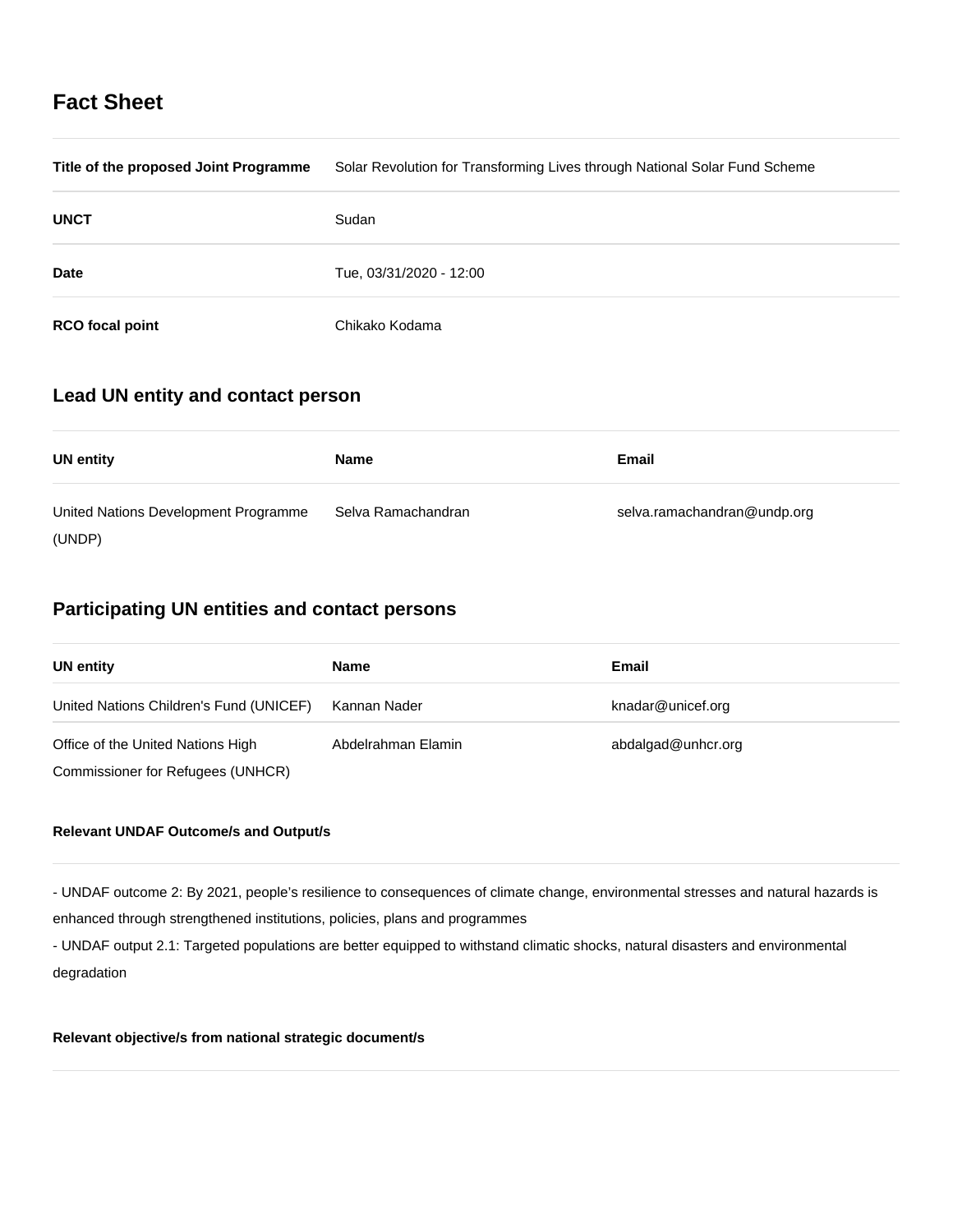- Sudan's Twenty-Five Year National Strategy, 2007–31
- Renewable Energy Master Plan, 2005
- National Agriculture Investment Plan, 2016–20
- National Adaptation Programme and Action, 2007
- National Adaptation Plan, 2014
- National Communications Report 2013 and Third National Communication and Biennial Updated Report 2020
- Intended National Determined Contribution Report, 2015
- Sudan SDG-6 Plan

### **SDG targets on which the progress will be accelerated (includes targets from a range of SDGs and development pillars)**

| <b>Goal 1: End Poverty</b>                             | 1.4  |
|--------------------------------------------------------|------|
| Goal 2: Zero Hunger                                    |      |
| <b>Goal 3: Good Health and Well-Being</b>              | 3.2  |
| <b>Goal 4: Quality Education</b>                       | 4.1  |
| <b>Goal 5: Gender Equality</b>                         | 5.5  |
| <b>Goal 6: Clean Water and Sanitation</b>              | 6.1  |
| <b>Goal 7: Affordable and Clean Energy</b>             | 7.2  |
| <b>Goal 8: Decent Work and Economic Growth</b>         |      |
| Goal 9: Industry, Innovation and Infrastructure        |      |
| <b>Goal 10: Reduced Inequalities</b>                   |      |
| <b>Goal 11: Sustainable Cities and Communities</b>     |      |
| <b>Goal 12: Responsible Production and Consumption</b> |      |
| <b>Goal 13: Climate Action</b>                         | 13.2 |
| Goal 14: Life Below Water                              |      |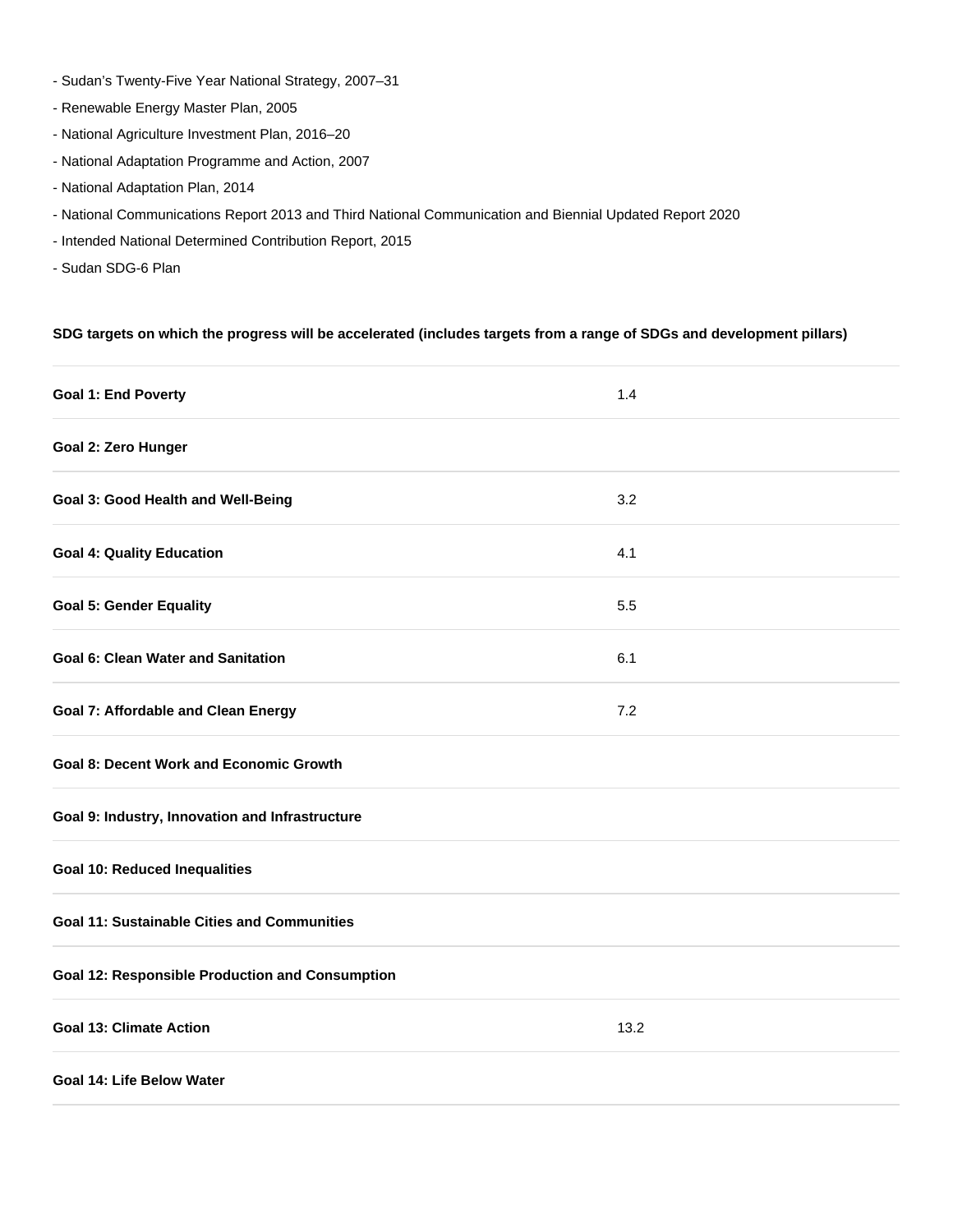**Goal 16: Peace, Justice and Strong Institutions Goal 17: Partnerships for the Goals** 17.1

# **Self-Assessment**

| The proposal reflects the integrated nature of the SDGs                                                                                                                                                                                                                                                                                                                                                                        | Yes |
|--------------------------------------------------------------------------------------------------------------------------------------------------------------------------------------------------------------------------------------------------------------------------------------------------------------------------------------------------------------------------------------------------------------------------------|-----|
| The proposal is based on an inter-agency approach (two or more UN entities<br>involved), with RC coordinating Joint Programme preparation and implementation                                                                                                                                                                                                                                                                   | Yes |
| The proposed results are part of the UNDAF and aligned with national SDG<br>priorities                                                                                                                                                                                                                                                                                                                                         | Yes |
| The proposed Joint Programme will be led by government and include key national Yes<br><b>stakeholders</b>                                                                                                                                                                                                                                                                                                                     |     |
| The proposal is based on country level consultations, as explained in the Concept Yes<br>note, and endorsed by the government (the letter of endorsement)                                                                                                                                                                                                                                                                      |     |
| The proposal is based on the standard template for Concept Notes, it is complete,<br>and it includes:                                                                                                                                                                                                                                                                                                                          | Yes |
| • Theory of Change demonstrating contribution to SDG acceleration and<br>transformation to implement the 2030 Agenda and awareness of relevant<br>financial policy efforts at regional or national level,<br>* Results-oriented partnerships, including a strategy to engage and partner<br>with IFIs/MDBs,<br>• "Quick wins" and substantive outcome-level results, and<br>• Initial risk assessment and mitigation measures. |     |
|                                                                                                                                                                                                                                                                                                                                                                                                                                |     |

# **Proposal for Joint Programme**

**The proposal is expected to leverage resources for the SDGs at scale** Yes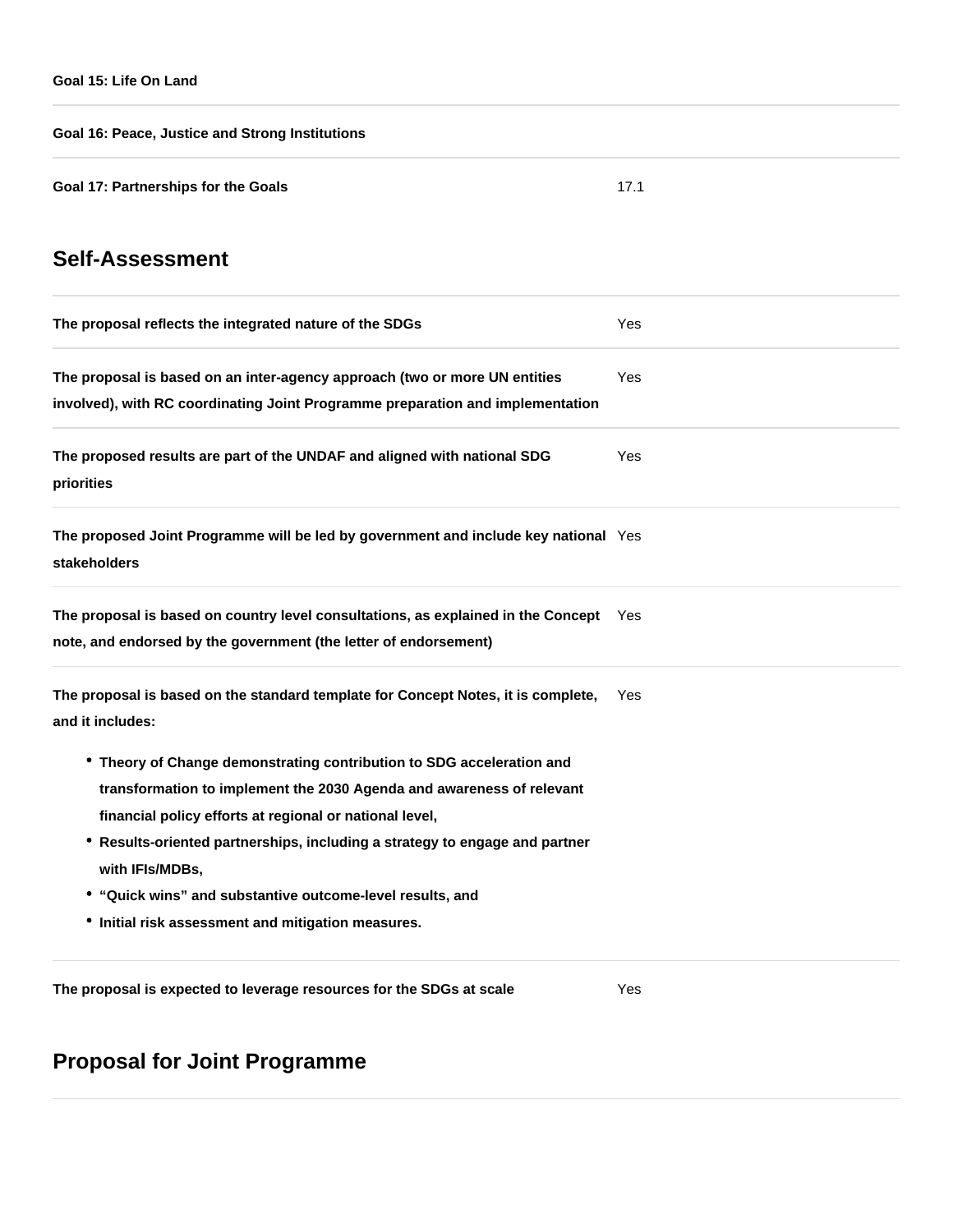#### **1. Summary of the Joint Programme**

About 20 million people lack access to electricity in Sudan, impacting education, health, livelihoods, agriculture and development. 65% of Sudanese populations live in rural areas have no access to electricity. For those with a connection, power outages are common, and connectivity is unreliable.

Hydropower is Sudan's largest power generation source, comprising 65%, with 34% generated by fossil fuels. The expansion of hydropower to meet future demand is limited, and there exists an urgency to diversify sources of power generation such solar resources. This diversification requirement is matched by a parallel need to reduce dependence on increasingly costly imported fossil fuel. The rising cost of energy subsidies have led to significant Government budgetary deficits, fueling significant and damaging inflation. The Government can't implement fuel subsidy reform without first weaning agricultural and other rural energy services sectors off fossil fuels.

Through solar energy, the JP will address multiple needs of the communities such as: agriculture & livelihood, lighting in households, learning, health services and access to safe drinking water, reduce conflicts between different tribes and enhancing peaceful coexistence between refugees and the hosting communities which will contribute in peace building and accelerate private sector investment. The JP will deliver these activities by using an innovative finance mechanism – a National Solar Fund – to significantly increase the availability and utilization of solar systems, particularly at the community and rural level. It will introduce and/or increase solar electrification for basic needs, live saving, security and economic growth.

The National Solar Fund will support and ensure cost-reduction on solar systems, and support for innovative business models. Lower costs will result in solar systems becoming more financially viable, commercial capital flows increasing, and end-users benefiting from lower tariffs.

Supporting these aims, the JP will provide financial and technical assistance for: i) policy and regulation for entrepreneurs to invest in solar business; ii) strengthening capacity of end-users and promoting private sector engagement in the solar revolution programme; iii) facilitating and supporting the National Solar Fund.

With the support of JP, about 34,000 green jobs will be created in the agriculture sector for the whole year, 300,000 people improve access to electricity for drinking water including rural health care centers, 6,000 people access to electricity associated with private sector involvement and saved direct CO2 emission reduction of 19,856,000 tons. Finally, reduced dependency on imported fuel – saving USD\$ 2.5 million annually in subsidy expense for the Government.

#### **2. Thesis and theory of change of the Joint Programme**

The JP seeks to transform access to electricity from fossil fuel to solar energy with affordable rate in two States, with the involvement of private sector investment and ultimately, within Sudan and beyond. The JP rests specifically on certain assumptions about the present and about what is likely to happen in the future. These assumptions are:

a. Water pumping is necessary for drinking water and irrigation which is in-turn essential for the basic needs and agriculture on which the targeted beneficiaries depend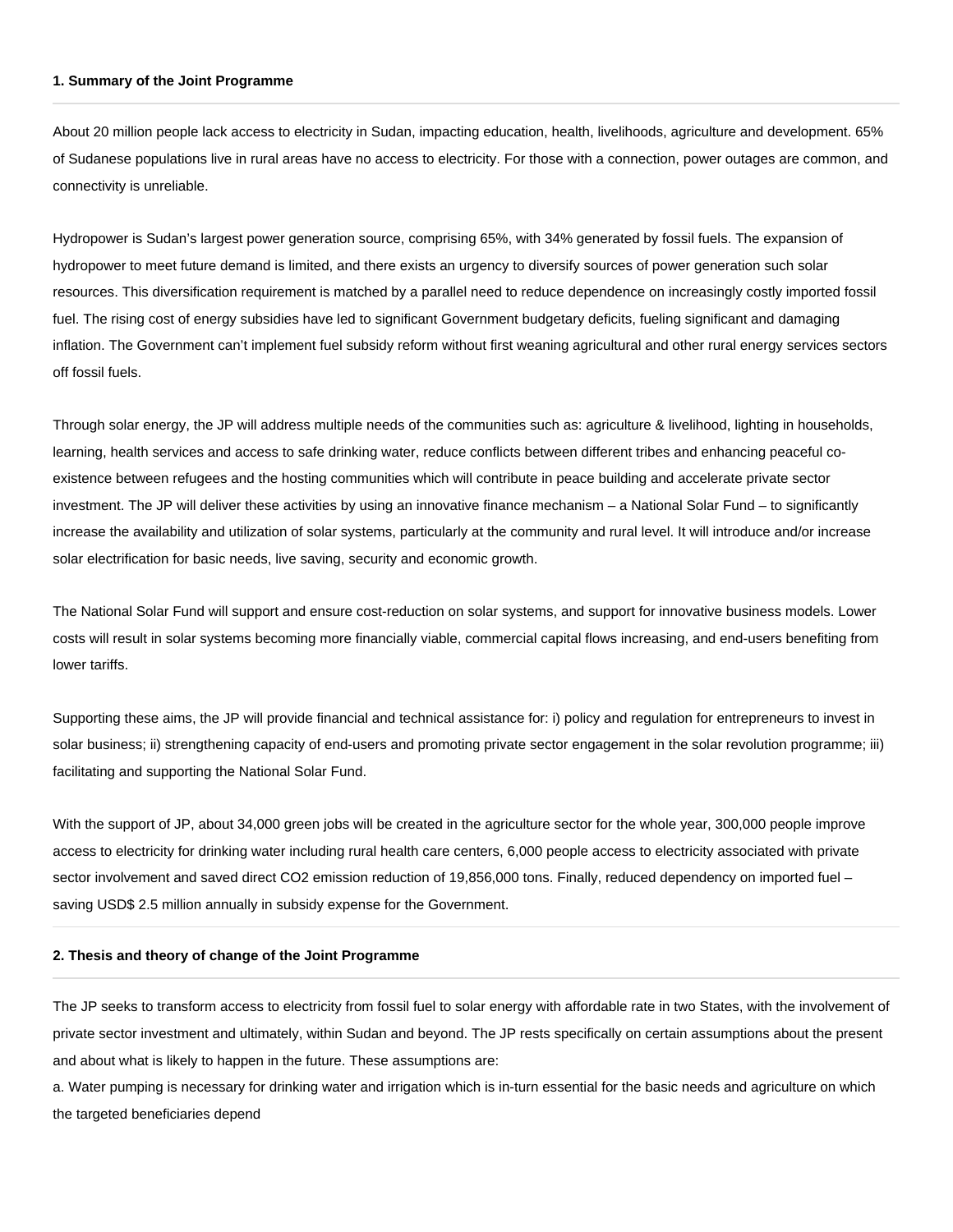b. Lighting is essential for learning and live saving in schools and rural health care centers which is in-turn improving knowledge, security and peace for targeted beneficiaries depend

c. Small scale cottage industries are essential for job creation and daily income which is in-turn necessary for the economic growth on which the targeted beneficiaries depend

d. The presently common method of water pump, lighting and small-scale cottage industry in rural area are by using diesel power engine because the cost of diesel as an energy source is artificially low because of Government subsidies and can be expected to lift subsidies in near future

e. The use of solar energy as an alternative to source of energy to diesel provides several advantages, such as reduced maintenance, increased reliability and reduced effort and hassle from the users

Despite the above, solar energy has not been widely adopted due to it is relatively new technology and performance is unknown, hence, inherently risky and the capital investment required for solar systems as well as limited players in the market.

The theory of change of the proposed project is that "if the risks faced by private investors are effectively reduced, eliminated or transferred by de-risking instruments as well as building capacity of operation and maintenance on end users then the investor's cost of capital will be reduced with the dual beneficial effects of increasing private investments in solar water pumps for small scale irrigation, drinking water and mini-grids for income generation, lighting and ultimately increasing the affordability of solar energy. Through increased private investments in mentioned activities, communities who would not have had access to electricity in the baseline scenario would now be electrified with solar energy and at an affordable price. In addition, reducing financing costs, emphasis will be given to hardware and soft component cost reductions, all of which will act in synergy to decrease the cost of solar energy in rural settings. The project will operationalize innovative business models – National Solar Fund Scheme – centered on productive energy uses, implying improved economic opportunities in terms of income generating activities for local communities. The combined effects of decreasing electricity costs and improved economic conditions will be the increased affordability of solar energy for end users and transform the livelihoods.

#### **3. What are the expected results of the proposed Joint Programme?**

The JP is aligned with UNDAF 2018-21 outcome 2 where "by 2021, people's resilience to consequences of climate change, environmental stresses and natural hazards is enhanced through strengthened institutions, policies, plans and programmes". The JP will support 500 solar pumps (5.12 kWP) for small scaled irrigation in farmland, 50 solar pumps (20 kWP) for drinking water, 50 solar facilities for rural health care center (10 to 20 kWP) and 10 solar minigrids (100 kWp) for agro-processing, lighting for households and IDP camps.

The overall objective of the JP is "access to clean energy by increasing the financial viability and promoting scaled-up commercial investment in solar facilities". The JP will measure i) number of households benefitting from clean, affordable and sustainable energy access; ii) direct CO2 emission reductions and iii) number of direct beneficiaries disaggregated by gender.

Outcome 1: Enabling policies and regulations are in place that address policy, institutional, regulatory and technical barriers to facilitate investment in solar facilities. The JP will measure i) number of De-risking Renewable Energy Investment analyses and identify cost effective instruments and included in policies and ii) completed solar ATLAS for all regions and included in Rural Electrification Strategy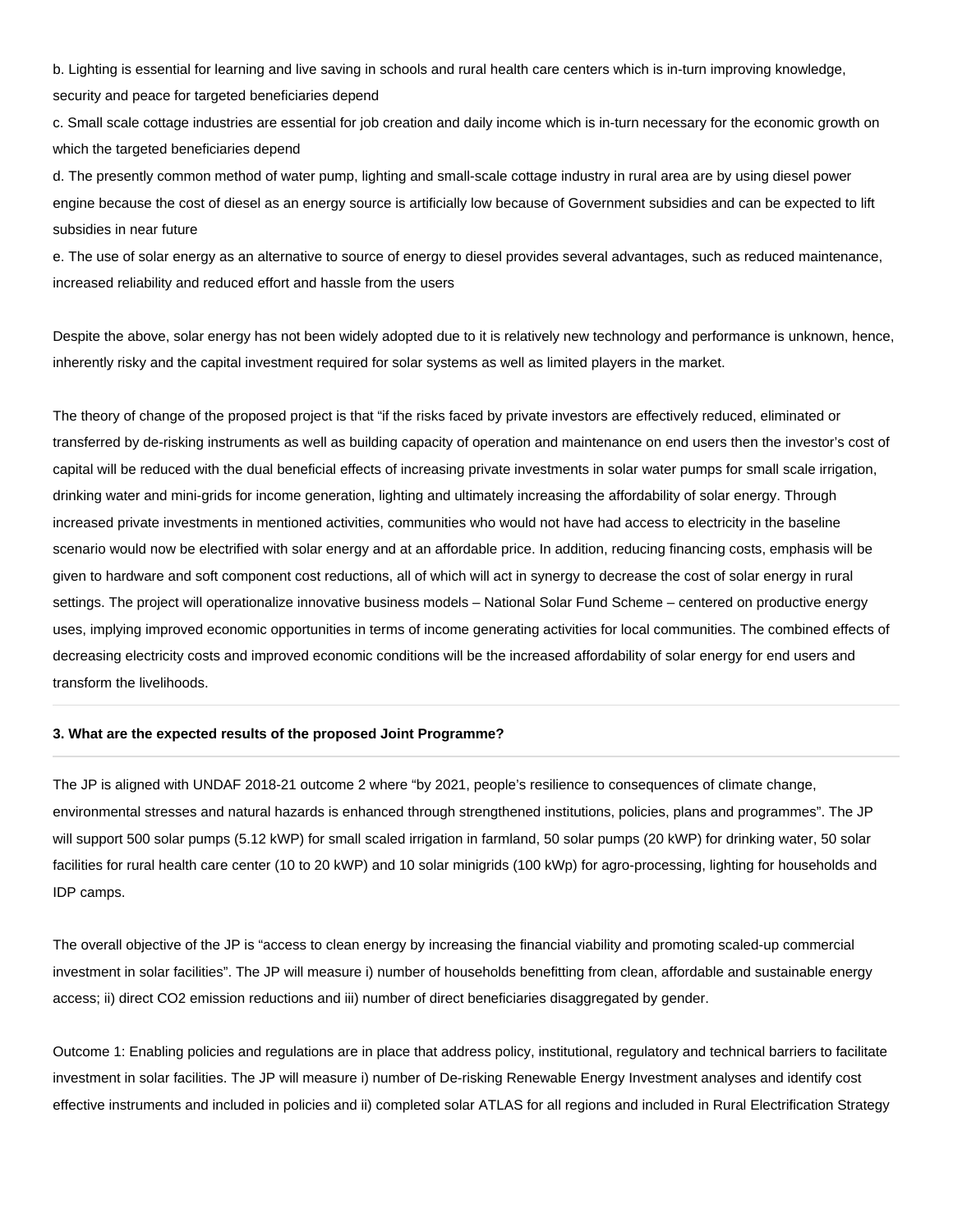Outcome 2: Strengthening capacity of end-users and promoting private sector engagement in the solar revolution programme. The JP will measures i) number of solar facilities developed by installed capacity kWp; ii) number of organizations with enhanced technical capacity to develop procurement processes with cost reduction; iii) numbers of trained people for O&M – gender disaggregated and iv) number of technical guidelines for solar facilities

Outcome 3: Strengthened innovative financing mechanism – National Solar Fund – and accompanying financial instruments in place to incentivize investments in the development of solar facilities. The JP will measure i) NSF scheme strengthened and operationalized and ii) number of market intelligence reports completed

The proposed NSF will make available deposited funds to farmers and other eligible candidates through loans. It will be overseen by a committee comprising concern ministries, banks and donors. The Fund will be administered by a Bank Consortium and access resources from a range of domestic and foreign entities. Sudan's Federal and State governments are willing to invest setup funds for the NSF and provide guarantee letter for the banks. The JP fund will use as seed funding and install solar facilities and then the farmers will repay the fund to the NSF with affordable interest rate.

#### **4. Describe the innovative nature of the Joint Programme**

The JP concept is based on the success case of the Solar for Agriculture project which is funded by 5M\$ from GEF, it has catalyzed foreign investment of another USD 9 million, plus domestic investment of USD 17.9 million from commercial banks. Sudan is bringing now the concept of the solar irrigation fund a step further, to establish a "National Solar Fund". The NSF has already attracted further public investment from Korean Organization for International Cooperation (KOICA), contributing with USD 7 million, aiming at replicating the Fund structure and methodology into River Nile State. With the support of SDG Fund, the NSF will expand in social sector such as lighting for school education (including e-learning for out-of-school children), rural health care centers, agro-processing and IDP camps. This will be in the form of an integrated package of multi-sectoral interventions addressing the challenges of agriculture & livelihood, lighting, learning and access to water and health services simultaneously, thereby paving the way for an accelerated development of the community.

As explained in section 3, the NSF is an excellent example of innovative climate finance, which is crucial for the achievement of Sudan's NDC's and the global SDG's. Firstly, it encompasses a solid structure for public and private partnership, that can now join efforts on the implementation of the development agenda in Sudan. The Fund also creates an enabling environment needed to scale-up climate actions, a proved mechanism for catalyzing initial public investment into large private investment.

Secondly, the origin of such investment is not limited to the country of Sudan, but aiming at cross-sector blended finance, from domestic and global sources. The solar for irrigation, drinking water, lighting in schools, health centers and agro-processing business initiative embodies a groundbreaking mechanism for rural access to such global finance. The NSF scheme is directly targeting vulnerable people, an action that indeed can unlock economic growth in agriculture, improving access to electricity in social sector.

Thirdly, this financial model presents a highly innovative approach to vertical implementation, connecting the interests of national and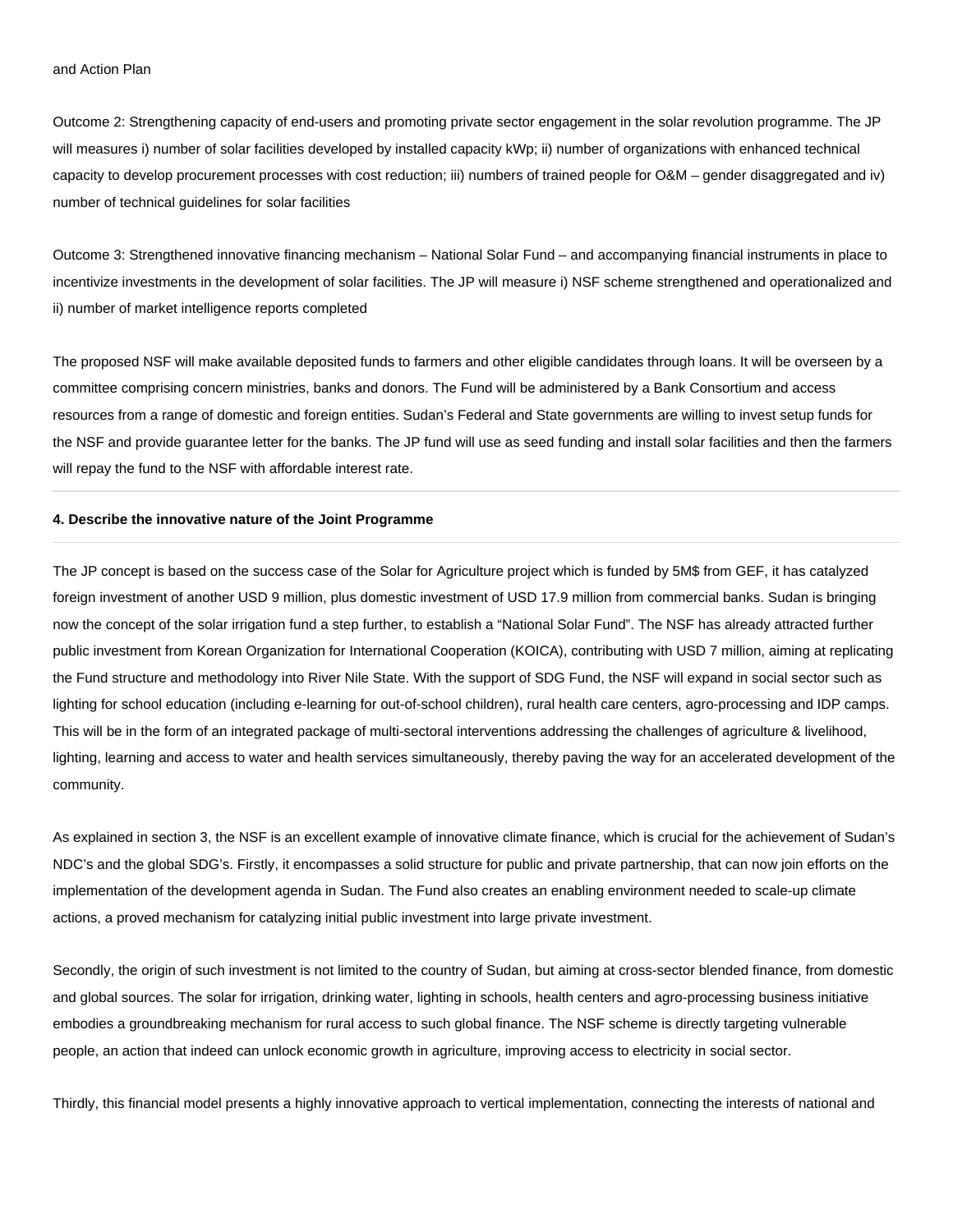regional authorities while contributing to global obligations of Sudan. In this sense, top-down policies translate into bottom-up actions, with individual beneficiaries and families playing a leading role in the incorporation of climate activities. The Fund is a successful financial mechanism to deal with climate change induced drought disasters and adjusting to post-crisis recovery challenges.

#### **5. Expected added value of the UN and the Joint SDG Fund**

The SDG Fund will use as "seed funding" for National Solar Fund scheme which will provide critical funding for the key activities and intended outcomes of the Project.

The JP will provide sustainable clean energy solutions to agriculture, schools (including e-learning centers), health centers, water yards (drinking water) and other community-based infrastructure to achieve Sustainable Development objectives. The JP will build on, among other platforms, UNDP's Africa Mini-grid Program, UNDP's Climate Aggregation Platform, UNICEF's expertise in the areas of education, health & nutrition and WASH; and UNHCR's operational presence and support to a wide variety of social infrastructure in refugee areas. The JP anticipates that the harmonized approaches involved in project activities will produce new methods and approaches to promoting and supporting solar revolution in country and within the agencies' programming, as well as new partnerships with the private sector that could encourage efforts towards accelerated progress on the SDGs in this area and related areas of work (e.g., agriculture, water, health, education, livelihoods, etc.).

By using of NSF scheme, the JP will attract other external financial sources, such commercial banks, Ministry of Finance, Federal and State Government, private companies, vertical fund, bilateral donors and communities. The JP will create a market for solarization, saving CO2 and enhancing green jobs for youth and women.

#### **6. Leadership and implementation of the Joint Programme**

The JP will take a lead role by UNDP, UNICEF and UNHCR in close collaboration with the UN Country Team and the RCO. The Renewable Energy Department from Ministry of Energy and Mining and National Energy Research Center will play key role for technical design and coordination among the other Ministries. Ministry of Irrigation & Water Resources, Education and Health will support for required assistance and Ministry of Finance will provide tax exemption for solar materials and local component contribution for the JP. In addition, the JP will coordinate with the international and national investment communities (i.e. commercial banks, private companies) and attract to expand the fund.

Significant capacity exists within the UN development system in the area of green energy, that sits at the country, regional and global level. This JP will enable this capacity to come together and transfer to the investors and beneficiaries. It may be that additional capacity is needed, particularly in the area of financial structuring for example how to strengthen National Solar Fund structure and financing mechanism. The World Bank is already a close partner in this work and so this partnership can be further leveraged. There are also a considerable number of external partners involved in this effort who can be further utilized as required.

#### **7. Expected period of implementation**

The Project Period is for 36 months. This may include an inception period to take place at the start of the project, to allow for recruitment and further development of a fully-harmonized technical assistance and coordination at country level, as well as to set up the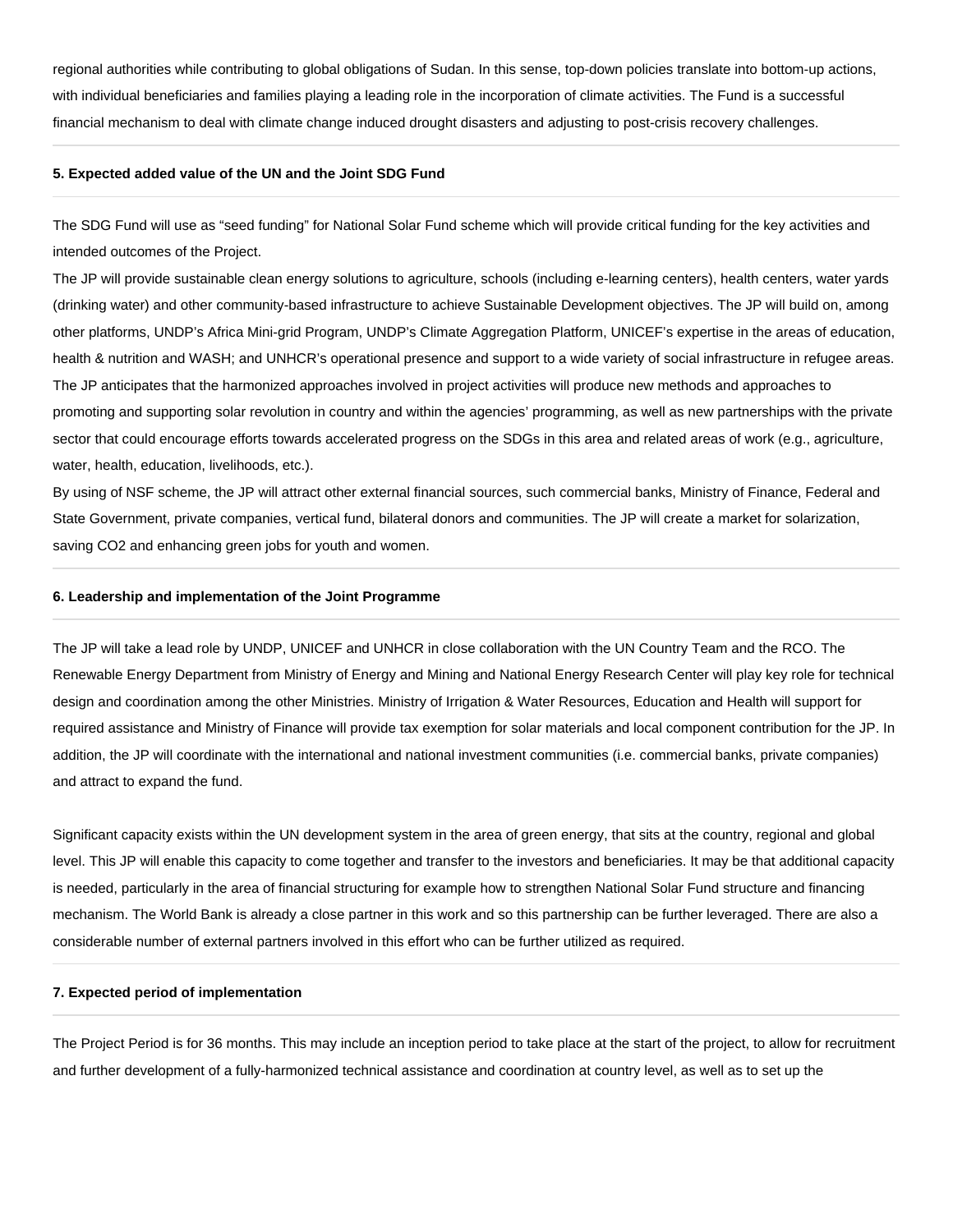legal/financial structure of the Fund.

Proposed Milestones:

- a. Inception meeting which will take place as soon as signed by the Government and UN agencies
- b. Inter-agency MOU
- c. Creation of multi-agency work plan and governance structure
- d. Recruitment of Technical staff
- e. Baseline survey (designing, identification and selection process of farmers and potential investors)
- f. Legal and/or regulations of the NSF
- g. Launch of solar financing offered by the Fund (procurement, installation)
- h. Impact Study
- i. Terminal Evaluation

### **8. Cost, co-funding, and co-financing of Joint Programme**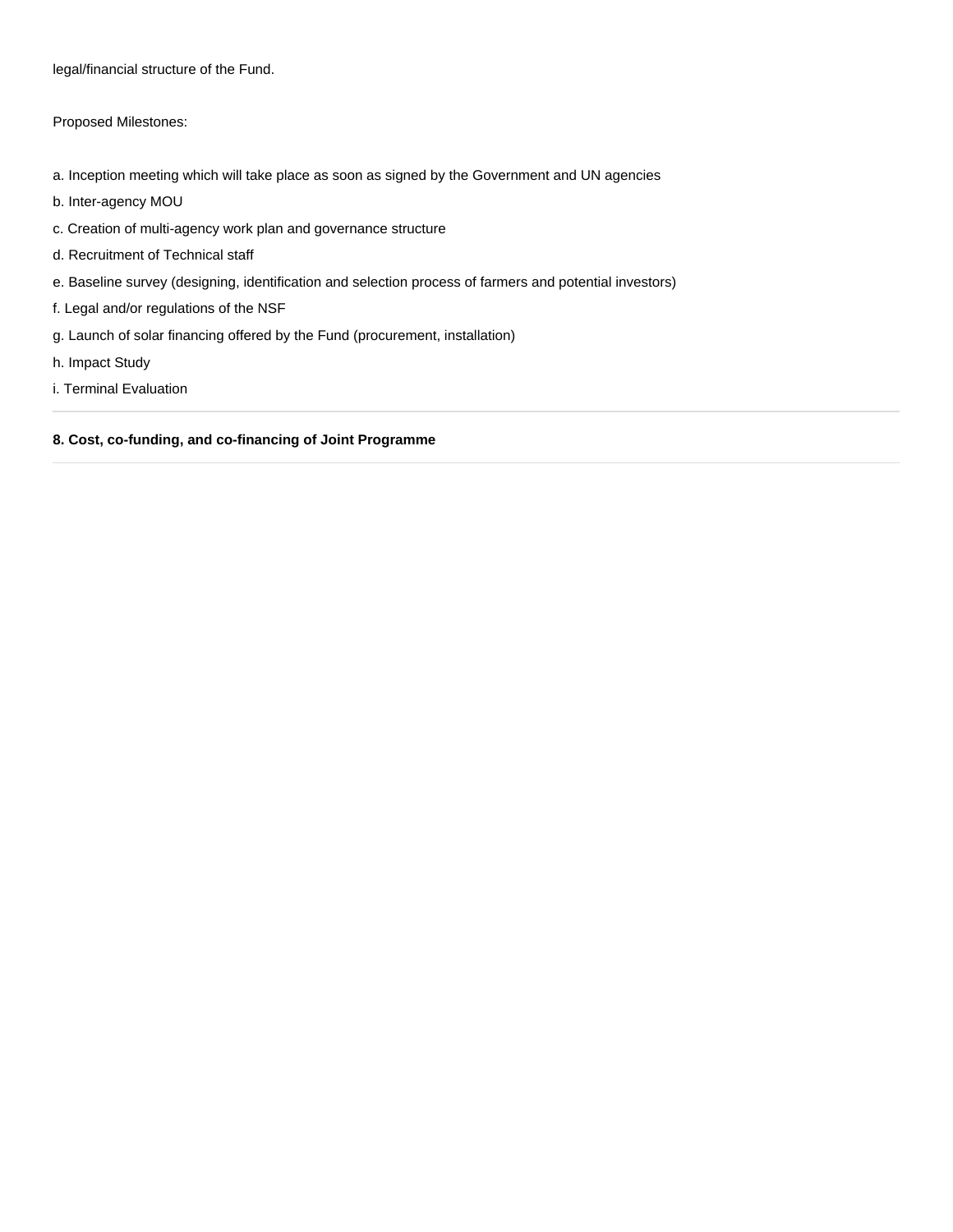The JP will support 500 solar pumps for small scaled irrigation in farmland, 50 solar pumps for drinking water, 50 solar facilities for rural health care center and 10 solar minigrids for agro-processing, lighting for households and IDP camps.

According to the NSF scheme, the farmers or investors will repay the fund to the NSF with affordable interest rate. Based on the past feasibility studies and pilot project evaluation reports demonstrate feasibility of repayment by farmers on loans via the Fund. The NSF would need replenishment on an annual basis while fuel subsidies are continued. Once fuel subsidies are completely removed, the entire Fund can be turned into a revolving fund with an initial endowment to be agreed upon. The income obtained from the endowment would assist in covering the cost of the support structure for the Fund, while the principal amount would continue to revolve and manage by bank consortium group which will increase efficiency and effective of the scheme.

The JP will strengthen NSF scheme and access resources from a range of domestic and foreign entities approximately USD 15.55 million. The co-financing amount stands for 168% of requested amount from the SDG Fund (USD 9.245 million). The potential cofinanciers are as follow:

- Ministry of Energy and Mining: USD 1 million for in-kind contribution (i.e. staff salary)
- Ministry of Agriculture State: USD 1 M\$ for in-kind contribution (i.e. staff salary, premise for office and furniture)
- Ministry of Irrigation and Water Resources and Irrigation: USD 0.5 million (in kind)
- Agriculture Research Center: USD 0.5 million (in kind)
- The Federal Ministry of Finance: USD 3 million for tax exemption and local component contribution
- State governments: USD 1.5 million
- Sudan's banking sector: USD 7 million for loan basic
- UNDP: USD 0.35 million for cash contribution
- UNICEF: USD 0.35 million for cash contribution
- UNHCR: USD 0.35 million for cash contribution

#### **9. Risk assessment**

The political and security risk: the situation in Sudan may pose some risks or perceived risks. Without general security, the ability to travel, transport goods and work will be restricted. With renewable energy equipment, where the entire capital is procured and installed upfront, theft or damage can mean a complete loss of invested capital. The project team will identify the sites in consultation with farmers including Ministry and install the solar facilities.

Financial Risk: The capital required remains significant for the solar facilities. The interest rates typically charged by the banks are too high to make solar activities to invest viable at village level. The project will work closely with the banks to provide the confidence they need to lend and with Government and the Bank of Sudan to achieve affordable finance rates and make the investment in solar facilities attractive for farmers and other groups. In this regard, solar water pumps, mini-grids are able to pay back with affordable interest rate to the NSF but school and health facilities have high risks on non-payment by users of the provided solar energy. Without the Joint Programme this risk would make the provision of solar energy too high and the schools and health centers would remain without energy. The effort to reduce this risk includes the use of UN operations and programmes as a reliable partner, the technical preparation work of UN technical experts in bundling the projects and the de-risking resources in the financing facility. The sustainability of the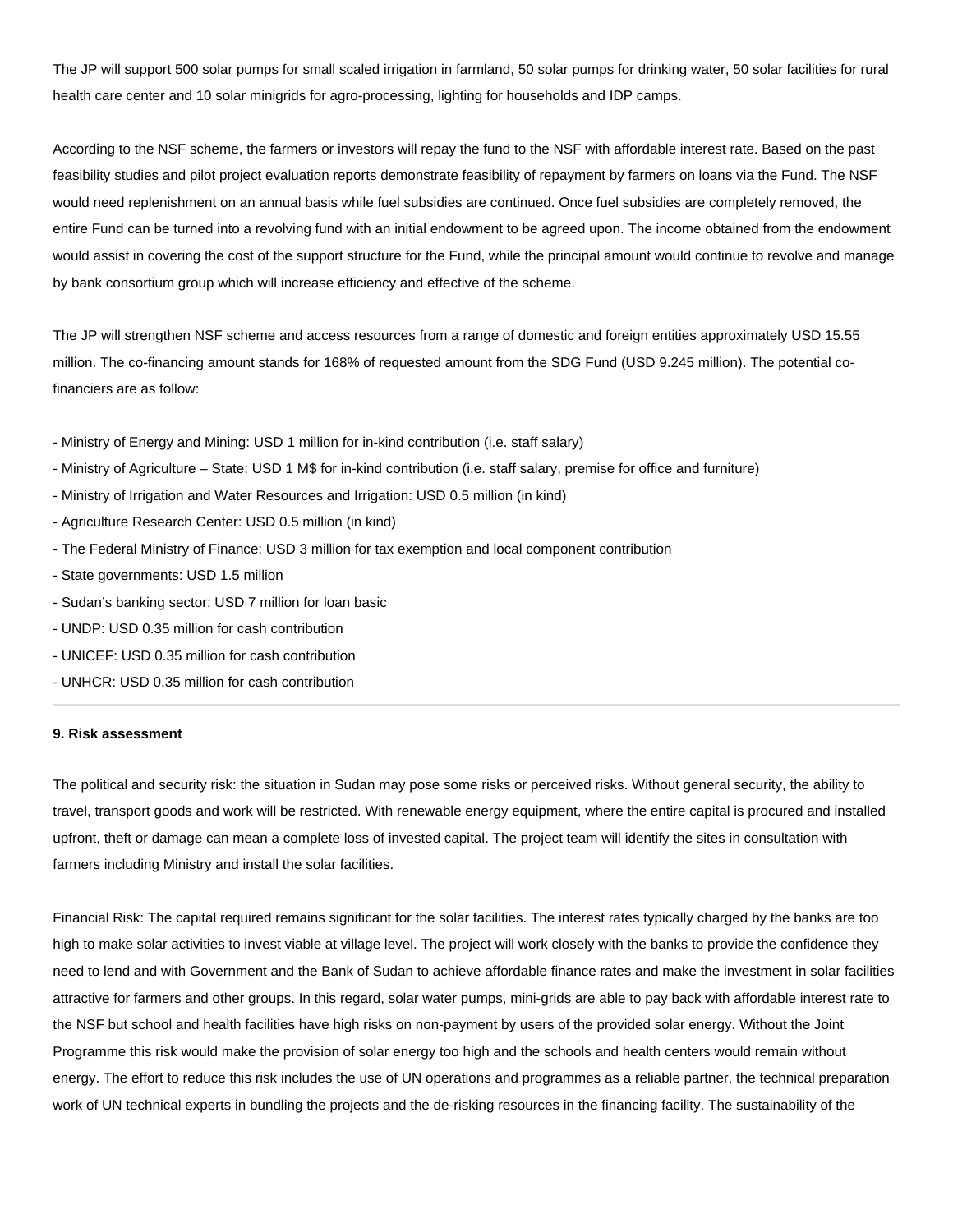project is dependent on the quality of the analysis that goes into the packaging and structuring of the investments.

Regulatory Risk: The IMF and WB recommended the Government of Sudan to lift subsidies from fuel, but it may continue to make diesel artificially inexpensive. The JP will rely on close relations with Ministry of Energy, Ministry of Finance and show strong case of investment in solar facilities and to spur the action on fuel subsidies.

Technical Risks are very minimal. Energy Research Center and Ministry of Energy and Mining will support required assistance to the JP.

#### **10. Convening the private sector and engaging IFIs/DFIs**

The NSF will administer by a Bank Consortium, which follows rules and regulations established by the Bank of Sudan. The Consortium collects funds from each of the participating banks, then lend the fund through their branches with the stipulated Fund rules. A Steering Committee (SC) will perform overall coordination and members comprise ministries, banks, UN and farmers. The Project Team comprises with legal, technical, administrative and financial advisors, who are responsible for the installation of the solar facilities under guidance of SC. The SC and the PT will work in collaboration with the Ministry of Finance and the Central Bank of Sudan.

The State Ministry of Agriculture acts as a link between the SC in Khartoum and State authorities, private banks and solar companies. In coordination with the Bank Consortium, assists on loan process and selection of loan-granted farmers.

The supplying companies provide and install solar facilities, product guaranteed for 20 years, including training and after sale services.

The farmers or VDC apply to the project team and to one of the bank branches to receive technical and loan approval. If successful, they will receive equipment and training from the supply companies and re-pay the loan annually as stipulated.

#### **11. Leverage and catalytic function**

The National Solar Fund is populated with resources from a range of domestic and foreign organizations, which currently includes Treasury of Sudan, Sudan's banking sector, private sector technology suppliers, international finance mechanisms such as grant funds provided by GEF (USD 4.4 million) and bilateral partners such as Korea (USD 7 million) or China (USD 1.7 million) are base line as fund contributors. Potential future partners include International Finance Institutions and the engagement of different areas in the private sector.

According to the Sudan's Cabinet approval, resolutions number 58/2017 – Fifth: the axis of irrigation, the current situation and the future vision #1), the Government of Sudan has endorsed the exemption of all solar powered irrigation equipment from customs and other fees. At the same time, the Ministry of Finance and Economic Planning has approved the establishment of the National PV Fund. In total, USD 3 million of tax exemption for solar panels will be provided by the Ministry of Finance and Economic Planning. Moreover, the local component (i.e. project management cost) could be provided by the Ministry of Finance and Economic Planning.

Other Sudanese public institutions are also involved in the design and implementation of the National Solar Fund amounting to USD 15.55 million , such as USD 1 million from Ministry of Energy and Mining, USD 1 million from State Ministry of Agriculture, USD 0.5